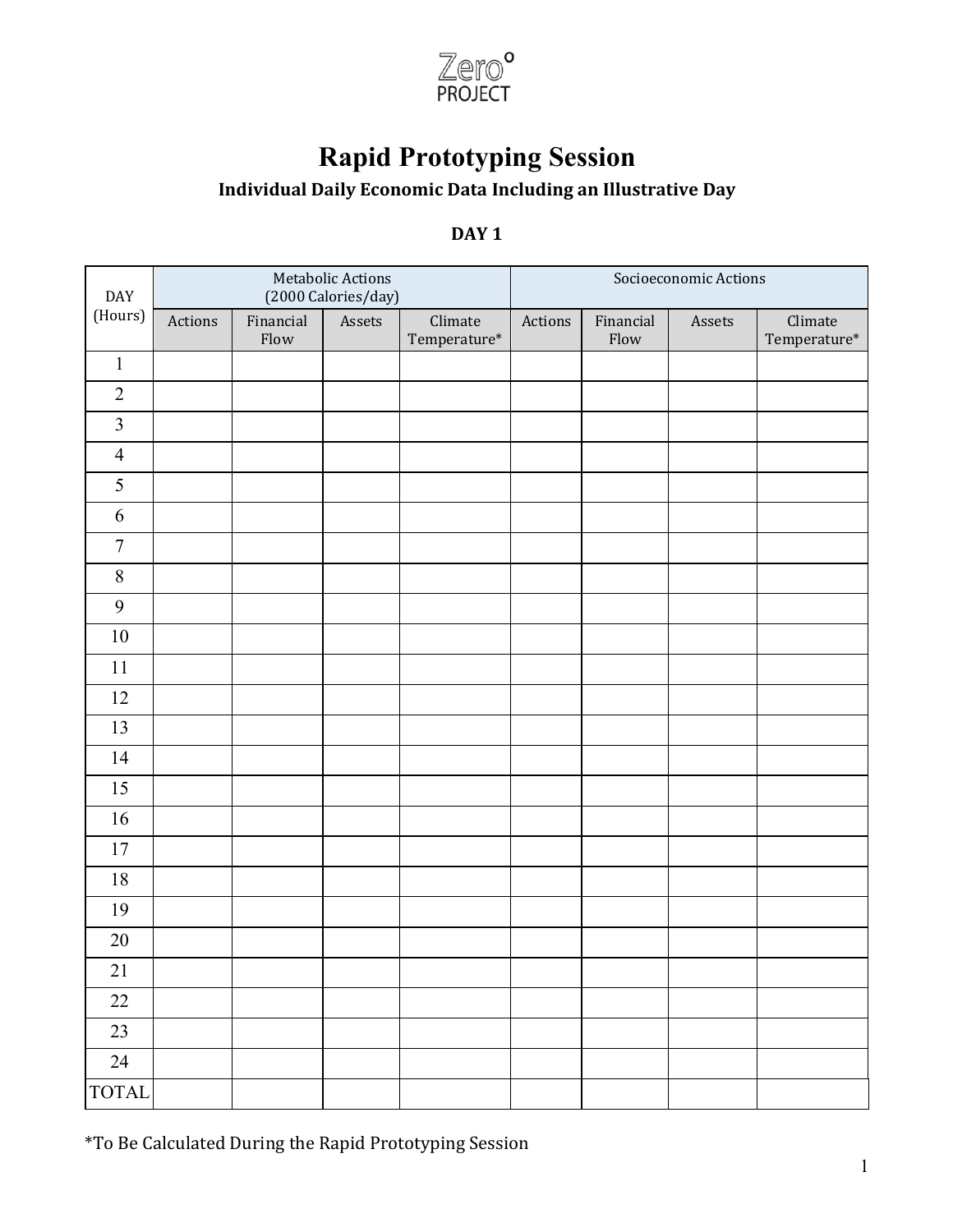| I |  |
|---|--|
|---|--|

| DAY              |         |                   | Metabolic Actions<br>(2000 Calories/day) |                                   | Socioeconomic Actions |                   |        |                         |  |
|------------------|---------|-------------------|------------------------------------------|-----------------------------------|-----------------------|-------------------|--------|-------------------------|--|
| (Hours)          | Actions | Financial<br>Flow | Assets                                   | Climate<br>$\mbox{Temperature}^*$ | Actions               | Financial<br>Flow | Assets | Climate<br>Temperature* |  |
| $\mathbf{1}$     |         |                   |                                          |                                   |                       |                   |        |                         |  |
| $\overline{2}$   |         |                   |                                          |                                   |                       |                   |        |                         |  |
| $\mathfrak{Z}$   |         |                   |                                          |                                   |                       |                   |        |                         |  |
| $\overline{4}$   |         |                   |                                          |                                   |                       |                   |        |                         |  |
| 5                |         |                   |                                          |                                   |                       |                   |        |                         |  |
| 6                |         |                   |                                          |                                   |                       |                   |        |                         |  |
| $\boldsymbol{7}$ |         |                   |                                          |                                   |                       |                   |        |                         |  |
| $\,8\,$          |         |                   |                                          |                                   |                       |                   |        |                         |  |
| 9                |         |                   |                                          |                                   |                       |                   |        |                         |  |
| $10\,$           |         |                   |                                          |                                   |                       |                   |        |                         |  |
| 11               |         |                   |                                          |                                   |                       |                   |        |                         |  |
| $12\,$           |         |                   |                                          |                                   |                       |                   |        |                         |  |
| 13               |         |                   |                                          |                                   |                       |                   |        |                         |  |
| 14               |         |                   |                                          |                                   |                       |                   |        |                         |  |
| 15               |         |                   |                                          |                                   |                       |                   |        |                         |  |
| 16               |         |                   |                                          |                                   |                       |                   |        |                         |  |
| 17               |         |                   |                                          |                                   |                       |                   |        |                         |  |
| $18\,$           |         |                   |                                          |                                   |                       |                   |        |                         |  |
| 19               |         |                   |                                          |                                   |                       |                   |        |                         |  |
| $20\,$           |         |                   |                                          |                                   |                       |                   |        |                         |  |
| 21               |         |                   |                                          |                                   |                       |                   |        |                         |  |
| $22\,$           |         |                   |                                          |                                   |                       |                   |        |                         |  |
| 23               |         |                   |                                          |                                   |                       |                   |        |                         |  |
| 24               |         |                   |                                          |                                   |                       |                   |        |                         |  |
| <b>TOTAL</b>     |         |                   |                                          |                                   |                       |                   |        |                         |  |

\*To Be Calculated During the Rapid Prototyping Session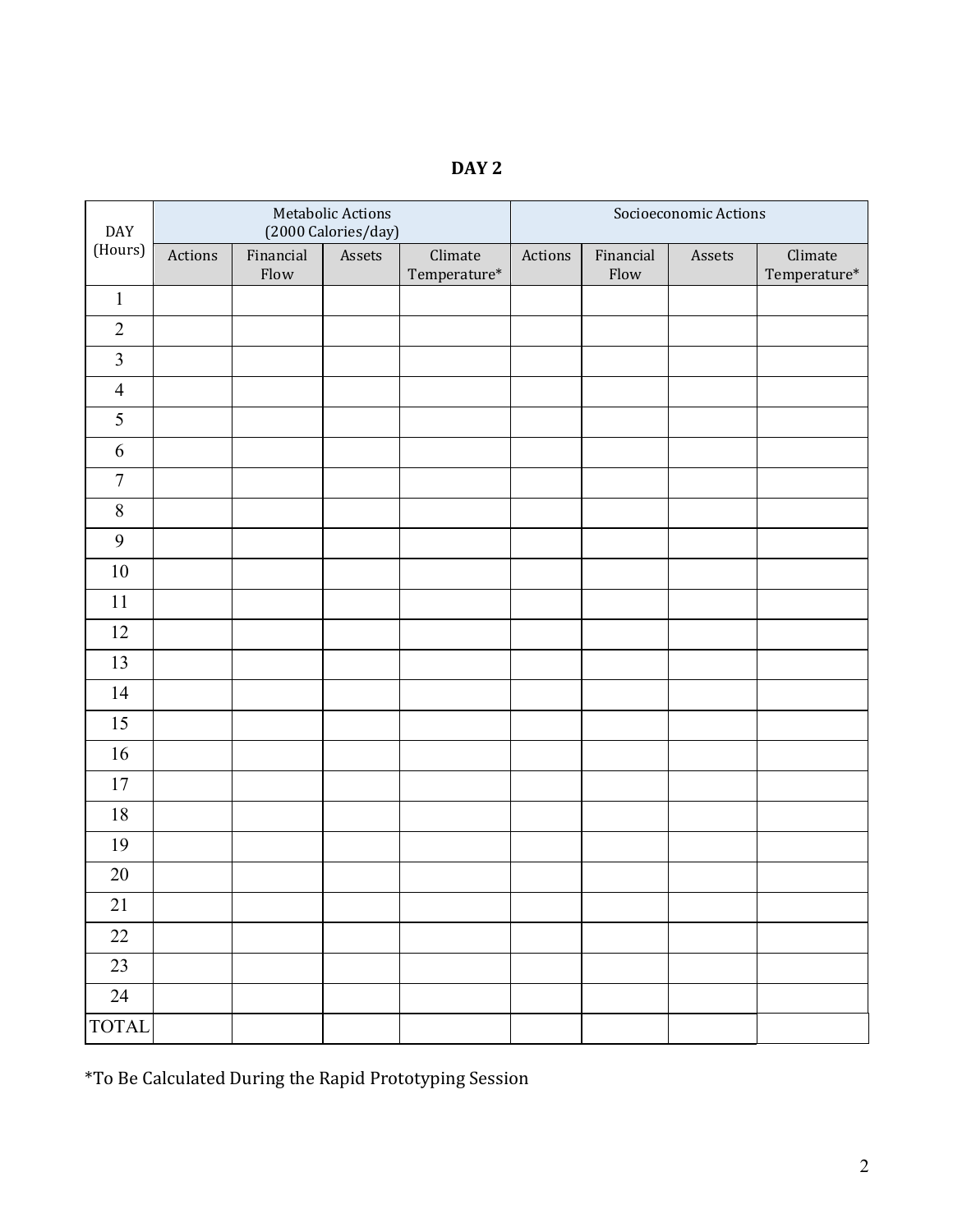**DAY 3**

| DAY<br>(Hours)   |         |                   | Metabolic Actions<br>(2000 Calories/day) |                                   | Socioeconomic Actions |                   |        |                                   |  |
|------------------|---------|-------------------|------------------------------------------|-----------------------------------|-----------------------|-------------------|--------|-----------------------------------|--|
|                  | Actions | Financial<br>Flow | Assets                                   | Climate<br>$\mbox{Temperature}^*$ | Actions               | Financial<br>Flow | Assets | Climate<br>$\mbox{Temperature}^*$ |  |
| $\,1$            |         |                   |                                          |                                   |                       |                   |        |                                   |  |
| $\overline{2}$   |         |                   |                                          |                                   |                       |                   |        |                                   |  |
| $\mathfrak{Z}$   |         |                   |                                          |                                   |                       |                   |        |                                   |  |
| $\overline{4}$   |         |                   |                                          |                                   |                       |                   |        |                                   |  |
| 5                |         |                   |                                          |                                   |                       |                   |        |                                   |  |
| 6                |         |                   |                                          |                                   |                       |                   |        |                                   |  |
| $\boldsymbol{7}$ |         |                   |                                          |                                   |                       |                   |        |                                   |  |
| $\,8\,$          |         |                   |                                          |                                   |                       |                   |        |                                   |  |
| 9                |         |                   |                                          |                                   |                       |                   |        |                                   |  |
| $10\,$           |         |                   |                                          |                                   |                       |                   |        |                                   |  |
| 11               |         |                   |                                          |                                   |                       |                   |        |                                   |  |
| $12\,$           |         |                   |                                          |                                   |                       |                   |        |                                   |  |
| 13               |         |                   |                                          |                                   |                       |                   |        |                                   |  |
| 14               |         |                   |                                          |                                   |                       |                   |        |                                   |  |
| 15               |         |                   |                                          |                                   |                       |                   |        |                                   |  |
| $16\,$           |         |                   |                                          |                                   |                       |                   |        |                                   |  |
| 17               |         |                   |                                          |                                   |                       |                   |        |                                   |  |
| $18\,$           |         |                   |                                          |                                   |                       |                   |        |                                   |  |
| 19               |         |                   |                                          |                                   |                       |                   |        |                                   |  |
| $20\,$           |         |                   |                                          |                                   |                       |                   |        |                                   |  |
| 21               |         |                   |                                          |                                   |                       |                   |        |                                   |  |
| $22\,$           |         |                   |                                          |                                   |                       |                   |        |                                   |  |
| 23               |         |                   |                                          |                                   |                       |                   |        |                                   |  |
| 24               |         |                   |                                          |                                   |                       |                   |        |                                   |  |
| <b>TOTAL</b>     |         |                   |                                          |                                   |                       |                   |        |                                   |  |

\*To Be Calculated During the Rapid Prototyping Session